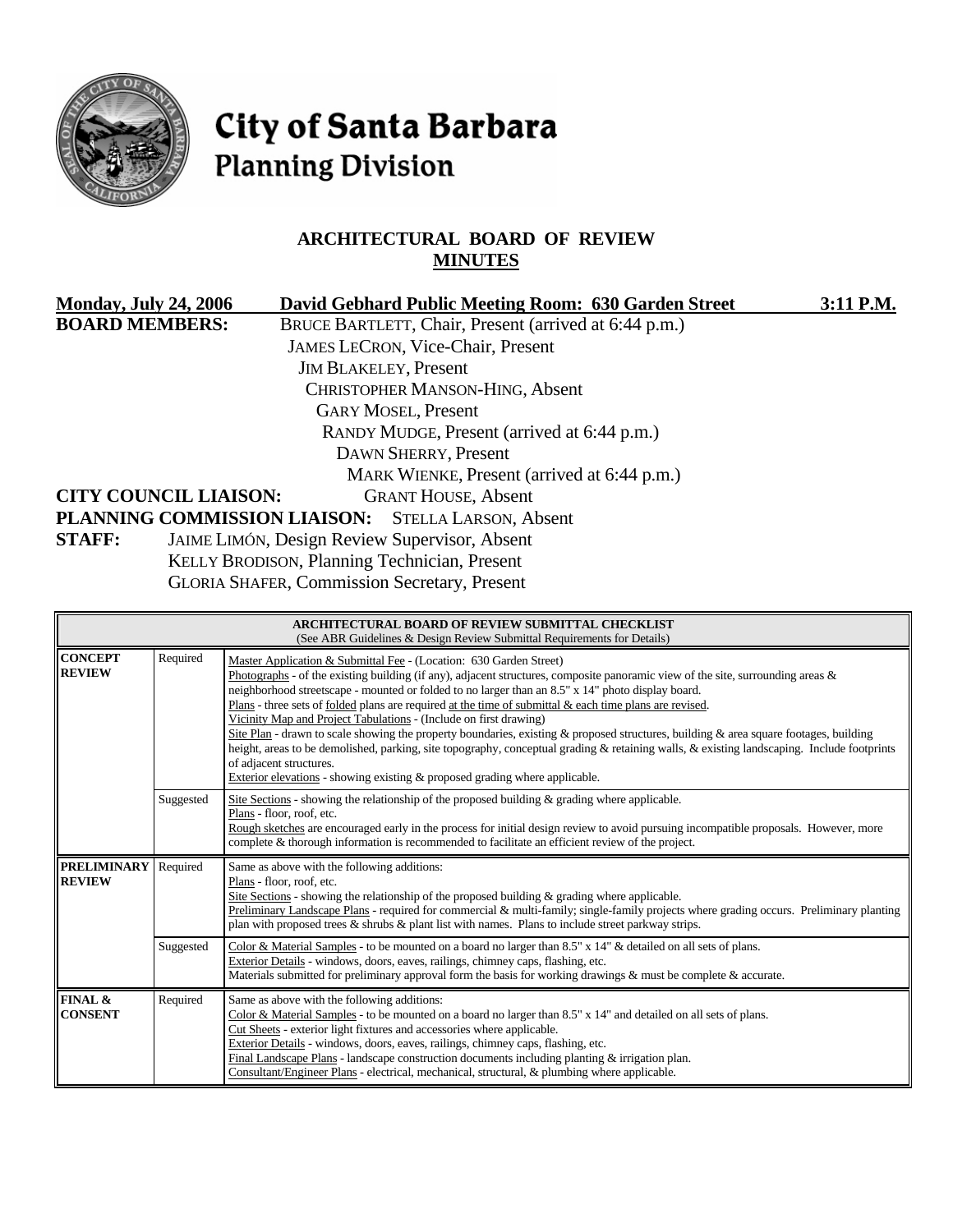# **PLEASE BE ADVISED**

- The approximate time the project will be reviewed is listed to the left of each item. It is suggested that applicants arrive 15 minutes early. The agenda schedule is subject to change as cancellations occur. Staff will notify applicants of time changes.
- The applicant's presence is required. If an applicant is not present, the item will be postponed indefinitely. If an applicant cancels or postpones an item without providing advance notice, the item will be postponed indefinitely and will not be placed on the following Architectural Board of Review (ABR) agenda. In order to reschedule the item for review, a rescheduling fee will be paid and the applicant must fill out and file a Supplemental Application Form at 630 Garden Street (Community Development Department) in addition to submitting appropriate plans.
- All approvals made by the ABR are based on compliance with Municipal Code Chapter 22.68 and with adopted ABR guidelines. Some agenda items have received a mailed notice and are subject to a public hearing.
- The ABR may grant an approval for any project scheduled on the agenda if sufficient information has been provided and no other discretionary review is required. Substitution of plans is not allowed, if revised plans differing from the submittal sets are brought to the meeting, motions for preliminary or final approval will be contingent upon staff review for code compliance.
- The Board may refer items to the Consent Calendar for Preliminary and Final Architectural Board of Review approval.
- Preliminary and Final Architectural Board of Review approval is valid for one year from the date of the approval unless a time extension or Building Permit has been granted.
- **Items before the Board may be appealed to the City Council. For further information on appeals, contact the Planning Division Staff or the City Clerk's office. Said appeal must be in writing and must be filed with the City Clerk at City Hall within ten (10) calendar days of the meeting at which the Board took action or rendered its decision. The scope of this project may be modified under further review.**
- **AMERICANS WITH DISABILITIES ACT:** In compliance with the Americans with Disabilities Act, if you need special assistance to participate in this meeting, please contact the Planning Division at (805) 564-5470. Notification at least 48 hours prior to the meeting will enable the City to make reasonable arrangements.
- **AGENDAS, MINUTES and REPORTS**: Copies of all documents relating to agenda items are available for review at 630 Garden St. and agendas and minutes are posted online at [www.SantaBarbaraCa.gov](http://www.santabarbaraca.gov/) If you have any questions or wish to review the plans, please contact Kelly Brodison, at (805) 564-5470 between the hours of 8:30 a.m. to noon and 1:00 p.m. to 4:00 p.m., Monday through Friday.

# **LICENSING ADVISORY:**

The Business and Professions Code of the State of California and the Municipal Code of the City of Santa Barbara restrict preparation of plans for certain project types to licensed professionals. Applicants are encouraged to consult with Building and Safety Staff or Planning Staff to verify requirements for their specific projects.

Unlicensed persons are limited to the preparation of plans for:

- ¾ Single or multiple family dwellings not to exceed four (4) units per lot, of wood frame construction, and not more than two stories and basement in height;
- ¾ Non-structural changes to storefronts; and,
- ¾ Landscaping for single-family dwellings, or projects consisting solely of landscaping of not more than 5,000 square feet.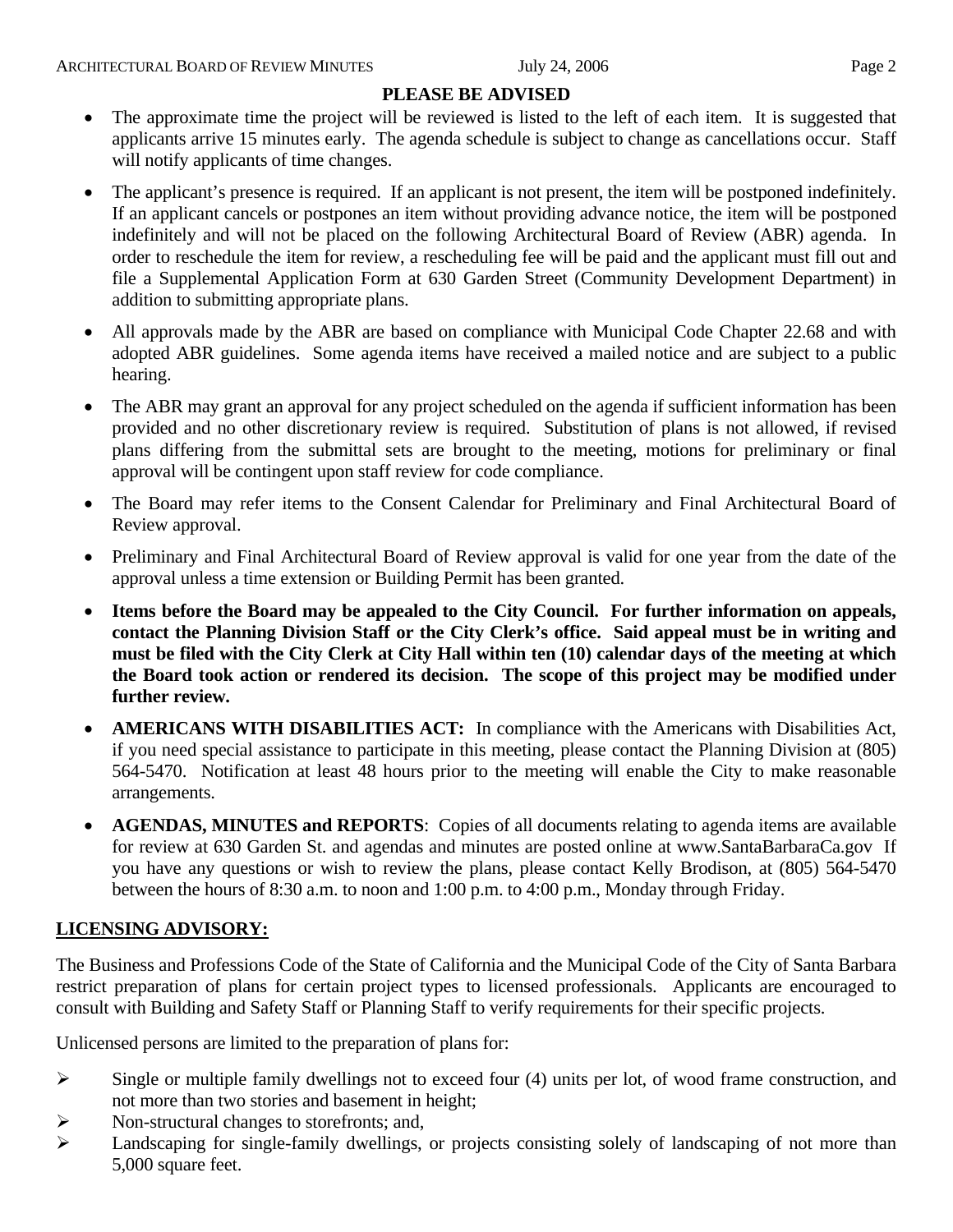#### ARCHITECTURAL BOARD OF REVIEW MINUTES July 24, 2006 **Page 3**

# **NOTICE:**

- 1. That on Thursday, July 21, 2006 at 4:00 p.m., this Agenda was duly posted on the indoor and outdoor bulletin boards at the Community Development Department, 630 Garden Street, and online at www.SantaBarbaraCa.gov.
- 2. This regular meeting of the Architectural Board of Review will be broadcast live and rebroadcast in its entirety on Wednesday at 8:00 a.m. on Channel 18.

# **GENERAL BUSINESS:**

A. Public Comment:

Any member of the public may address the Architectural Board of Review for up to two minutes on any subject within their jurisdiction that is not scheduled for a public discussion before the Board on that day. The total time for this item is ten minutes. (Public comment for items scheduled on today's agenda will be taken at the time the item is heard.)

No public comment.

B. Approval of the minutes of the Architectural Board of Review meeting of Monday, July 17, 2006.

Motion: Continue the minutes of the Architectural Board of Review meeting of Monday, July 17, 2006, to the next regular ABR meeting. Action: Mosel/Sherry 4/0/0.

C. Consent Calendar.

Motion: Ratify the Consent Calendar. The Consent Calendar was reviewed by Mark Wienke . Action: Sherry/Mosel,  $4/0/0$ .

- D. Announcements, requests by applicants for continuances and withdrawals, future agenda items, and appeals.
	- 1. Vice-Chair LeCron welcomed Mr. Jim Blakeley to the ABR.
	- 2. Ms. Brodison made the following announcements:
		- a) Members Bartlett, Mudge, and Wienke will arrive at approximately 6:15 p.m.
		- b) Member Manson-Hing will be absent from the meeting.
		- c) Item #2 is being reheard this evening due to mismailing of the June 26, 2005 agendas.
- E. Subcommittee Reports.

Board member Sherry reported that the Street Lighting Advisory is currently developing Street Light Guidelines which will be incorporated into the existing Street Lighting Ordinance.

Vice-Chair LeCron reported that the Airport Terminal Subcommittee meeting for August 2, 2006, has been postponed.

F. Possible Ordinance Violations.

No reported violations.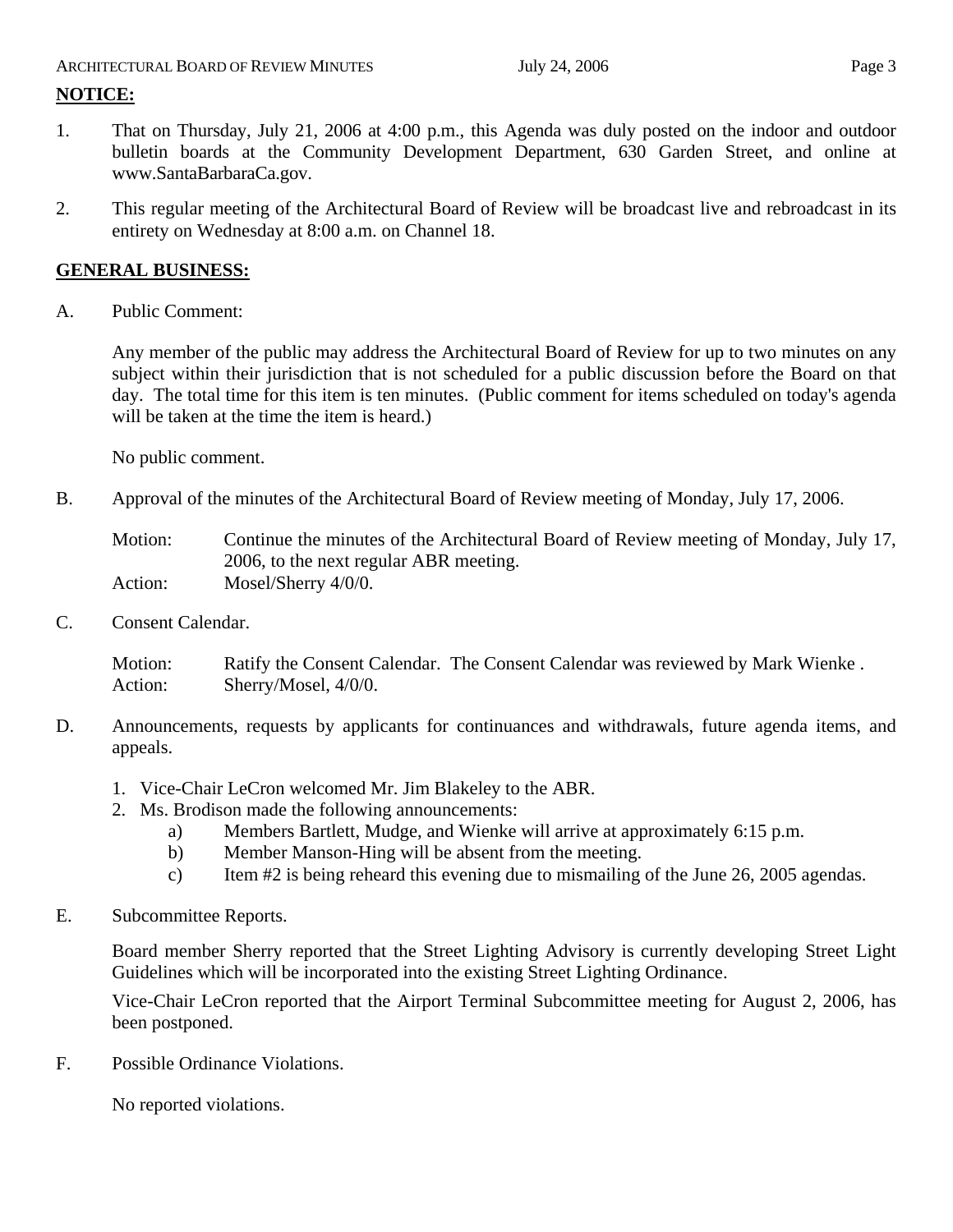#### **1. 561 W MOUNTAIN DR** A-1 Zone

| <b>Assessor's Parcel Number:</b> | 021-110-018                |
|----------------------------------|----------------------------|
| <b>Application Number:</b>       | MST2004-00206              |
| Owner:                           | Jorgensen Ranch, LLC       |
| Applicant:                       | <b>Brent Daniels</b>       |
| Architect:                       | <b>Cearnal Andrulaitis</b> |
| Landscape Architect:             | Van Atta and Associates    |

(Proposal for a four lot subdivision and construction of three new single-family residences on an 8.81 acre site in the Hillside Design District. An existing single-family residence with detached two-car garage would remain on one of the four new parcels. Each of the three proposed single-family residences would be one-story with attached garages on a lower level. The new residences would range in size from 4,147 to 4,700 square feet with garages from 819 to 825 square feet. Each new garage would require a modification to be in excess of 750 square feet. The proposal includes 1,450 cubic yards of grading outside the footprints of the buildings.)

**(COMMENTS ONLY; PROJECT REQUIRES ENVIRONMENTAL ASSESSMENT AND PLANNING COMMISSION APPROVAL OF A TENTATIVE SUBDIVISION MAP, NEIGHBORHOOD PRESERVATION ORDINANCE FINDINGS FOR GRADING, PUBLIC STREET FRONTAGE WAIVER, LOT FRONTAGE MODIFICATIONS AND GARAGE SIZE MODIFICATIONS.)** 

(3:30)

Continued 2 weeks, due to lack of quorum. (LeCron stepped down)

### \*\* THE BOARD RECESSED FROM 3:45 P.M. UNTIL 4:22 P.M. \*\*

### **CONCEPT REVIEW - CONTINUED ITEM**

### **2. 1617 ANACAPA ST** R-3/R-O Zone

Assessor's Parcel Number: 027-182-009 Application Number: MST2005-00409 Owner: Marcela S. Caceres Architect: Kevin Dumain

(Proposal for expansion of an existing 1,334 square foot day care center at 1617 Anacapa St. to include the 1,245 square foot first floor of the adjoining property at 1621 Anacapa Street. Enrollment will increase from 27 children to approximately 60 children. The first floor apartment at 1621 will undergo a change of use, while the two second floor apartments will remain. Landscaping and playground facilities will be added. A modification is requested to allow some of the required parking to be provided through an off-site parking agreement with the First Church of Christian Science. A modification is requested to allow required parking for the apartments at 1621 Anacapa to be provided through an off-site parking agreement with the day care center at 1617 Anacapa. A modification is requested to allow encroachment into the interior setbacks of both parcels along the common property line for the purpose of a shared playground.)

**(Second Concept Review.)**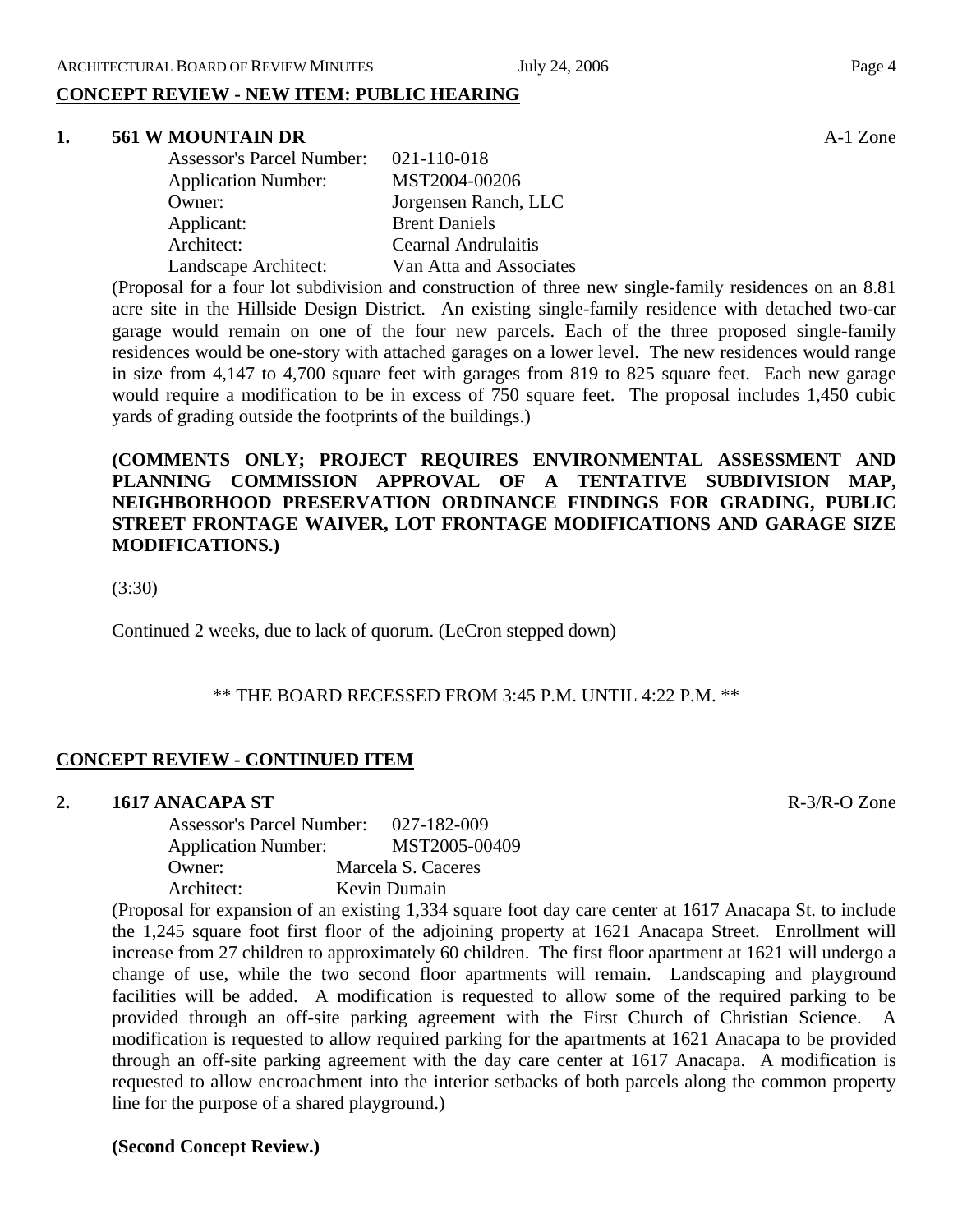# **(COMMENTS ONLY; PROJECT REQUIRES ENVIRONMENTAL ASSESSMENT AND PLANNING COMMISSION APPROVAL FOR A CONDITIONAL USE PERMIT, DEVELOPMENT PLAN APPROVAL AND MODIFICATIONS.)**

(4:22)

Present: Kevin Duman, Architect.

Public comment opened at 4:31 p.m.

Vice-Chair LeCron read into the record an e-mail received from John LaPuma.

Eileen Monahan, representing Santa Barbara County, Office of Early Care and Education, in support of a solution that has been proven to work on the noise issue.

Sandy McCartney, resident, not opposed to the eight-foot fence.

Shirley Hobson, resident, requested clarification of proposed vine location.

Public Comment closed at 4:37 p.m.

Motion: Continued indefinitely to the Planning Commission, and return to Consent Calendar, with the following comments: 1) The Board is neutral on the project in terms of its change of use. 2) From the minutes of January 30, 2006, carried forward comment #2 which states: The Board looks to the Planning Commission to determine the appropriateness to allow off-site parking for the apartments on the adjacent property and the front yard setback as well as the appropriateness of the proposed drop off location. One Board member is concerned with the aesthetics of parking allowed on the adjacent property. The Board added the following to that previous comment: The Board appreciates the relocation of one of the proposed residential parking areas out of the front setback to allow for additional landscaping visible from the street. 3) Carried forward Comment #6 of January 30, 2006: The minor alterations of the two-story building, in terms of the enhanced windows and colors are acceptable. 4) The Board appreciates the added curb space created by the reduction of one curb cut. 5) The applicant shall provide a minimum of four street trees. 6) The centralized pedestrian pathway and enhanced landscaping are an aesthetic improvement. 7) The Board appreciates the enhanced landscaping and consideration of a solid wood fence to mitigate sound along the sides and rear of the property. 8) Provide vines or other landscape treatment at the proposed entry iron fence. Action: Sherry/Mosel,  $4/0/0$ .

\*\* THE BOARD RECESSED FROM 4:47 P.M. UNTIL 5:15 P.M. \*\*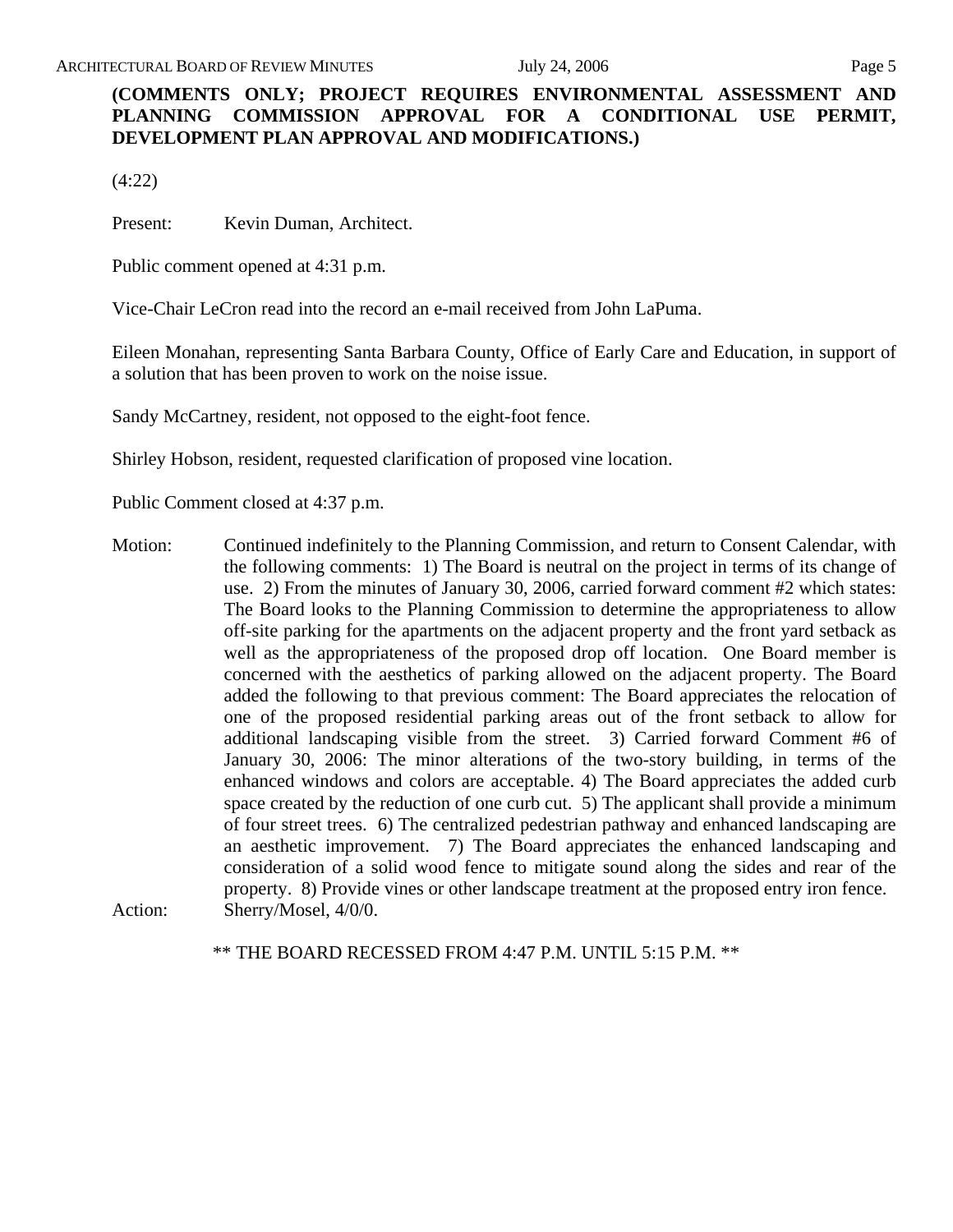# **3. 560 ARROYO AVE** E-1 Zone

| <b>Assessor's Parcel Number:</b> | $035 - 241 - 020$            |
|----------------------------------|------------------------------|
| <b>Application Number:</b>       | MST2003-00822                |
| Owner:                           | Eric and Eve-Martee Andresen |
| Architect:                       | William La Voie              |

(Proposal for additions to an existing two-story 1,774 square foot single-family residence on an 8,500 square foot lot in the Hillside Design District. The additions consist of enclosure of the existing 380 square foot porch, a 137 square foot addition to The existing 263 square foot two-car garage, a 278 square foot basement addition, 152 square feet of deck additions, and improvements to retaining walls. Reinstatement of expired modification approvals to allow the garage to encroach into the required front and interior-yard setbacks is requested.)

# **(COMMENTS ONLY; PROJECT REQUIRES ENVIRONMENTAL ASSESSMENT, NEIGHBORHOOD PRESERVATION ORDINANCE FINDINGS, AND STAFF HEARING OFFICER APPROVAL FOR A MODIFICATION.)**

(5:15)

Present: William La Voie, Architect.

Public comment opened at 5:37 p.m.

Vice-Chair LeCron read into the record a letter received from Betty Kramer Duncan, 546 Arroyo, opposed.

Public comment closed at 5:38 p.m.

Motion: Continued indefinitely to Staff Hearing Officer, ready for Preliminary Approval and return to Consent Calendar, with the following comments: 1) Because the expanded garage is in keeping with the neighborhood, the Board finds no adverse aesthetic impact to the neighborhood. 2) Lower the wall at the south-west property line in keeping with the change of elevation of the deck floor. 3) Provide landscaping at the north-east corner to help mitigate the garage. 4) Provide trees along the south-west and south-east areas of the back yard to mitigate privacy concerns. 5) Provide panorama photo documentation from the proposed deck elevation.

Action: Sherry/Mosel,  $4/0/0$ .

\*\*\*\* THE BOARD RECESSED FROM 5:41 P.M. UNTIL 5:45 P.M.\*\*\*\*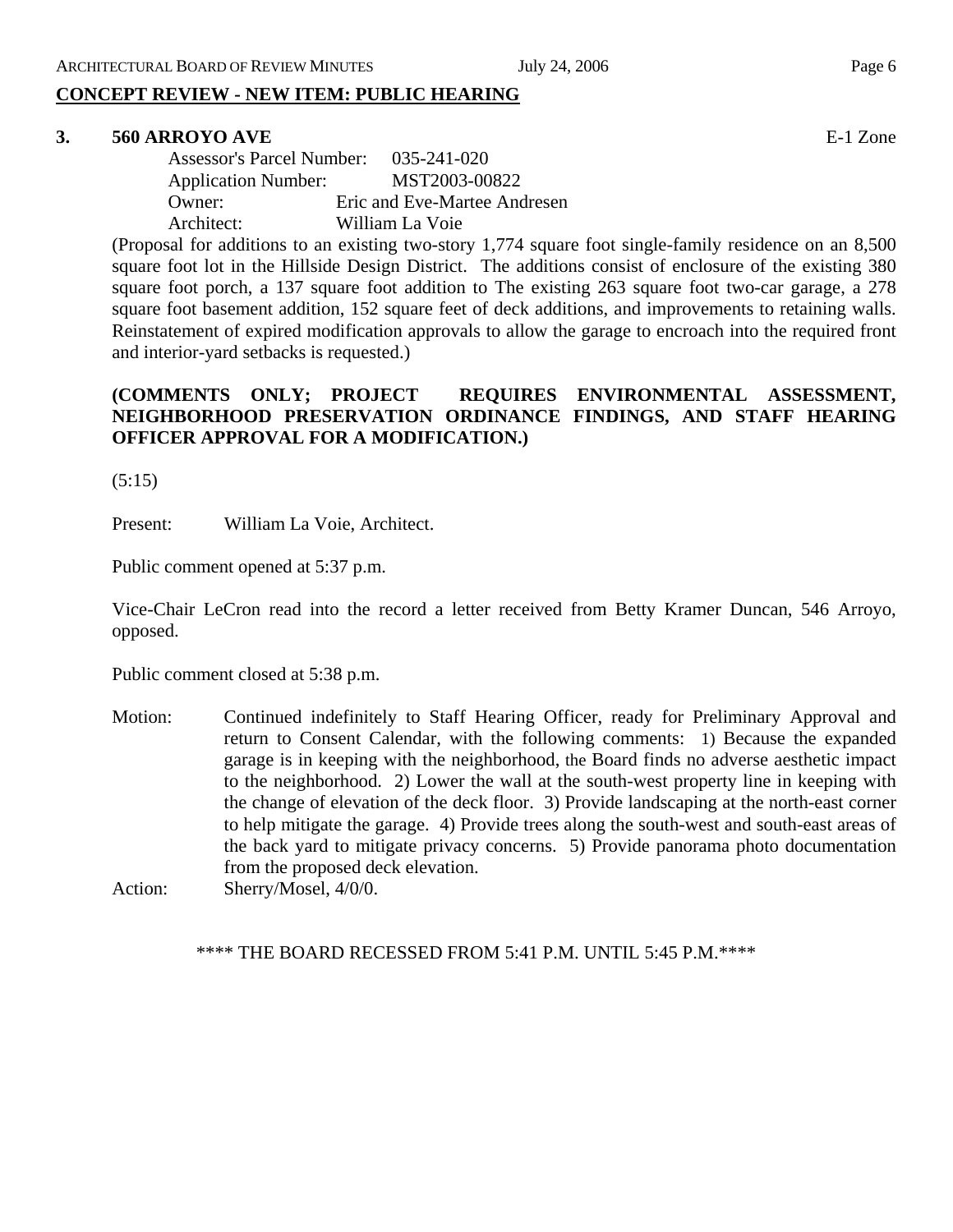#### **4. 1209 CIMA LINDA LN** A-2 Zone

| <b>Assessor's Parcel Number:</b> | $015 - 161 - 018$                       |
|----------------------------------|-----------------------------------------|
| <b>Application Number:</b>       | MST2006-00379                           |
| Owner:                           | Suntrust Bank of Atlanta Et Al, Trustee |
| Architect:                       | Don Nulty                               |

(Proposal for 2,290 square feet of first and second floor additions to an existing single-story 2,595 square foot residence. The proposal includes a 220 square foot attached atrium and conversion of the existing 360 square foot garage to accessory space, with The existing three-car carport to remain. The project is located on a one acre lot in the Hillside Design District.)

# **(COMMENTS ONLY; PROJECT REQUIRES ENVIRONMENTAL ASSESSMENT AND NEIGHBORHOOD PRESERVATION ORDINANCE FINDINGS.)**

(5:45)

Present: Robert Foley, representative for Don Nulty, Architect.

Motion: Continued indefinitely to the Full Board with the following comments: 1) The Board appreciates the George Washington Smith/Spanish Colonial Revival style. 2) The applicant is to provide more complete photo documentation of the east elevation, and views from rear patio to the south-east and south-west. 3) The applicant is to study the rear atrium element and how it relates to the proposed Spanish Colonial Revival architectural style. 4) The applicant is to provide all four proposed elevations to enable the Board to make complete project comments. 5) The applicant is to study the addition of garage doors for enclosure of the existing carport, in keeping with the proposed architectural style.

Action: Sherry/Blakeley,  $4/0/0$ .

#### \*\*\*\* THE BOARD RECESSED FROM 6:16 P.M. UNTIL 6:44 P.M. \*\*\*\*

### **PRELIMINARY REVIEW**

#### **5**. **910 CAMINO VIEJO RD** A-2 Zone

| <b>Assessor's Parcel Number:</b> | 015-060-046              |
|----------------------------------|--------------------------|
| <b>Application Number:</b>       | MST2005-00344            |
| Owner:                           | CV Investments, LLC      |
| Architect:                       | <b>Banyan Architects</b> |

(Proposal to construct a new 5,305 net square foot, two-story single-family residence on a 50,094 square foot vacant lot in the Hillside Design District. The proposal also includes an attached 848 net square foot garage and a 400 square foot swimming pool, for a total of 6,153 net square feet. The project includes 571 cubic yards of cut and 46 cubic yards of fill under or within five feet of the main building, and 1,071 cubic yards of cut and 1,048 cubic yards of fill outside of the main building footprint.)

# **(PROJECT REQUIRES NEIGHBORHOOD PRESERVATION ORDINANCE FINDINGS AND COMPLIANCE WITH PLANNING COMMISSION RESOLUTION #025-06.)**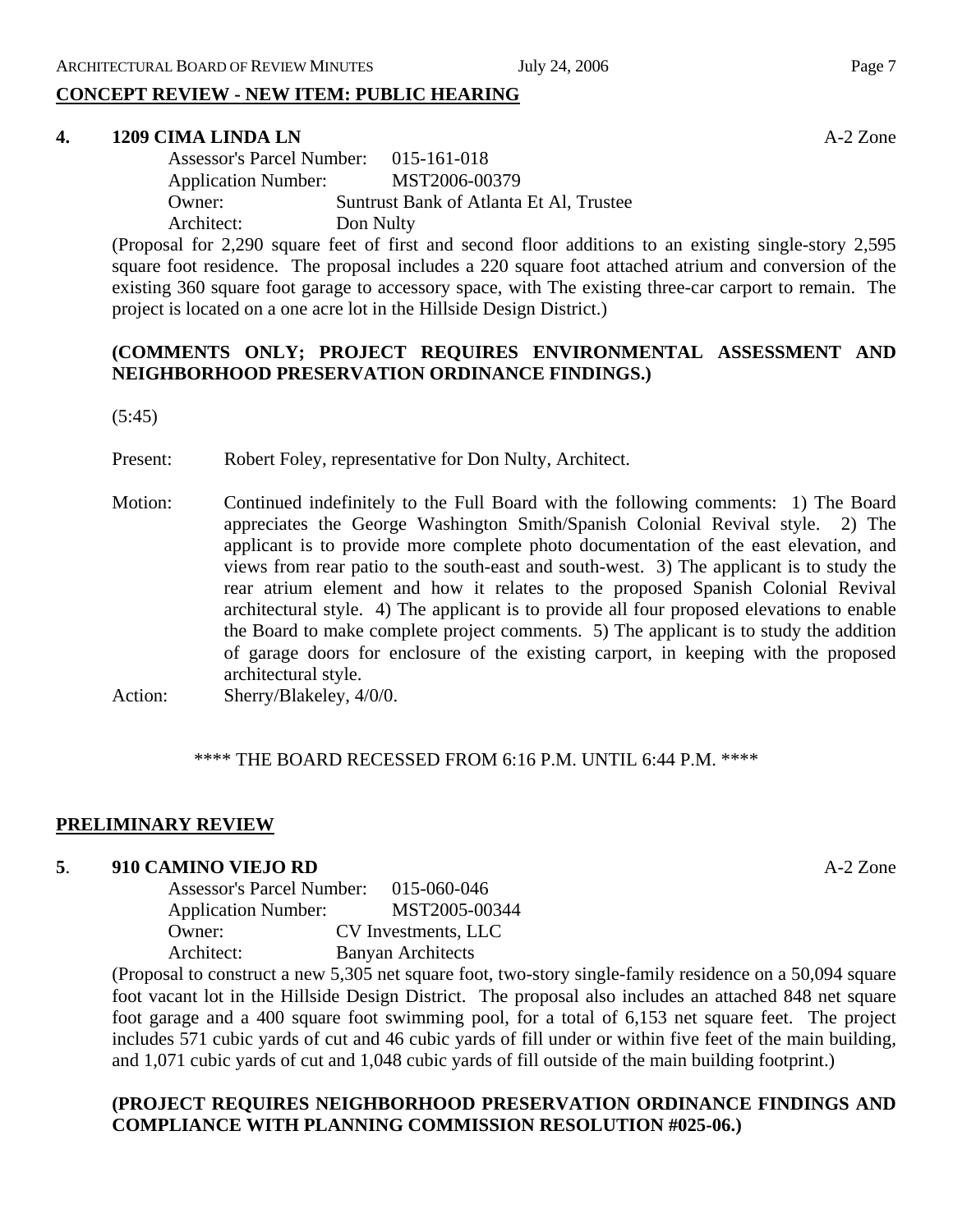(6:43)

Present: Kirk Gradin, Banyan Architects.

Motion: Preliminary approval with the finding that the Neighborhood Preservation Ordinance criteria have been met as stated in Subsection 22.68.060 of the City of Santa Barbara Municipal Code, and return on Consent Calendar with the following comments: 1) Study the proportion of the front living room window. Consider adding plaster columns to break up the large expanse of glass. 3) Due to the eventual demise of the Monterey Pines, consider replacement trees along the street frontage. Action: LeCron/Mudge,  $4/0/0$ .

# **CONCEPT REVIEW - NEW ITEM: PUBLIC HEARING**

# **6. 1252 SAN MIGUEL AVE E-3/SD-3 Zone**

Assessor's Parcel Number: 045-050-020 Application Number: MST2006-00371 Architect: James Zimmerman Owner: Brian Bell

(Proposal for an addition to an existing 1,008 square foot, one-story, single family residence and construction of a garage. The addition includes a new second-story of 648 square feet, 255 square feet of second-story covered balconies, and a 323 square foot first-floor addition, resulting in a 1,775 square foot two-story single family residence. A new 441 square foot detached two-car garage would be constructed with the existing 220 square foot carport to be demolished. The project is located on a 6,000 square foot lot in the Coastal Zone and requires approval of a Coastal Development Permit. A modification is requested to include a cut and fill slope in the required open yard area.)

# **(COMMENTS ONLY; PROJECT REQUIRES ENVIRONMENTAL ASSESSMENT AND PLANNING COMMISSION APPROVAL FOR NEIGHBORHOOD PRESERVATION ORDINANCE FINDINGS, A COASTAL DEVELOPMENT PERMIT AND A MODIFICATION.)**

 $(7:15)$ 

Present: James Zimmerman, Architect.

Public comment opened at 7:24 p.m. The following individuals spoke in support or opposition.

Joe Cantrell, resident, in support.

Chair Bartlett read into the record a letter from Inge Rose, Architect, opposed to the proposed mass, bulk, and scale.

Public comment closed at 7:31 p.m.

Motion: Continued indefinitely to the Full Board with the following comments: 1) The Board finds the siting of house and proposed second story addition to be appropriate. 2) Locate the detached garage to the rear to minimize visual impact is supportable. 3) The Board is concerned with the amount of covered second story deck, especially on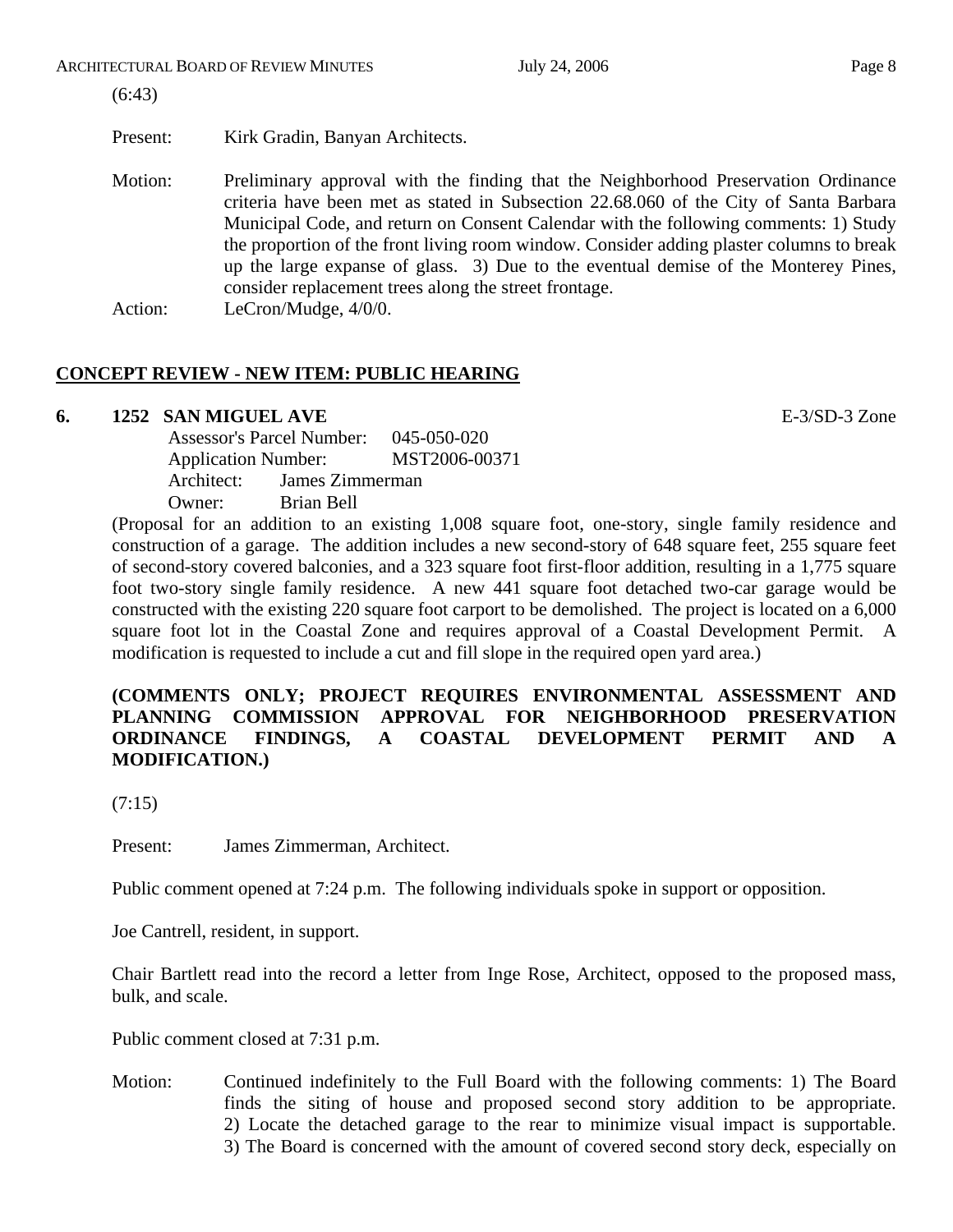the street facades. 4) Eliminate or greatly minimize the amount of covering the upper deck facing south. 5) The Board is in support of the modification for open yard space given the fact that the rear slope and retaining walls impinge into the rear yard area. 6) The applicant is to study ways for making the ground floor of the house relate more to the exterior rear yard areas. Investigate creating usable outdoor space above the garage. 7) Consider using different chimney materials, possibly stone, to match the garage. 8) Some board members felt that the cupola should be lowered slightly. 8) Provide more accurate elevations to reflect the floor plans. 9) The Board approves of the materials, and likes the front elevation wainscot.

Action: Wienke/LeCron, 7/0/0.

# **CONCEPT REVIEW - CONTINUED ITEM**

# **7. 1575 LA VISTA DEL OCEANO DR** E-1 Zone

| <b>Assessor's Parcel Number:</b> | 035-170-023                |
|----------------------------------|----------------------------|
| <b>Application Number:</b>       | MST2003-00652              |
| Owner:                           | Gene Schecter              |
| Engineer:                        | Penfield & Smith Engineers |
| Agent:                           | <b>Bob Goda</b>            |
| Architect:                       | Brian Hofer                |

(This is a revised project. Proposal to construct a 2,626 square foot, three-story residence with attached 467 square foot, two-car garage on a 7,282 square foot vacant parcel in the Hillside Design District. There is to be 368 cubic yards of grading. Modifications are requested for encroachment into required front yard setbacks, to allow guest parking in the front yard setback and reduced open yard and to allow overheight retaining walls. The proposal includes the merger of two lots, APN 035-170-023 and APN 035-170-022.)

# **(Review of the Landscape Plan is requested.)**

# **(COMMENTS ONLY; PROJECT REQUIRES ENVIRONMENTAL ASSESSMENT AND PLANNING COMMISSION APPROVAL FOR MODIFICATIONS.)**

(7:48)

- Present: David Black, Landscape Architect; Dave Geyer, Road Improvement Manager; Gene Schecter, Owner; Brian Hofer, Architect.
- Motion: Continued indefinitely to Planning Commission, and return Full Board with the following comments: 1) The Board appreciates the landscape plan, and the integration with the adjacent lot through the use of Oak Trees. 2) The Board appreciates the tall open canopy trees on the south side of the building to buffer the architecture. 3) Provide vines on the south side of the structure to relieve the verticality. 4) Extend the landscape beyond the property line to the back of the guard rail on the north side. 5) Some board members would prefer retaining walls made of stone throughout; and prefer no cap on top of a plaster wall as that might appear too aesthetically urban. 6) Study providing access from the downstairs bedroom to the terrace.

Action: Mudge/LeCron, 7/0/0.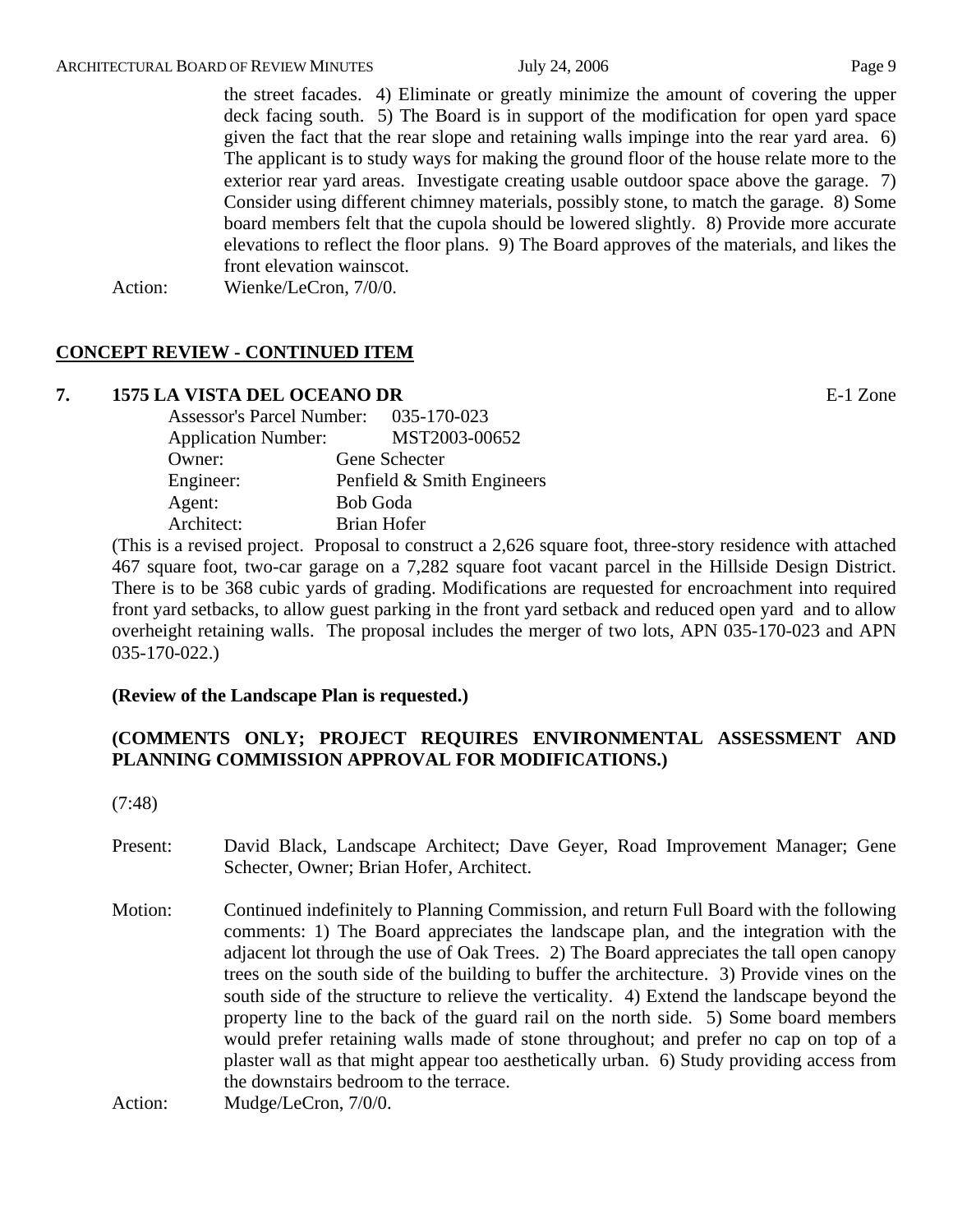#### **8. 129 JUANA MARIA AVE** R-2 Zone

| <b>Assessor's Parcel Number:</b> | $017 - 091 - 003$     |
|----------------------------------|-----------------------|
| <b>Application Number:</b>       | MST2005-00136         |
| Owner:                           | Vega, Alejandro       |
| Designer:                        | Armando Arias Del Cid |

(Proposal for a 788 square foot two-story addition to an existing 669 square foot one-story single-family residence. The proposal includes the addition of a one-car carport to be attached to the existing detached one-car garage on the 5,037 square foot lot. Reinstatement of expired modification approval is requested for less than the required open yard area.)

# **(COMMENTS ONLY; PROJECT REQUIRES ENVIRONMENTAL ASSESSMENT, NEIGHBORHOOD PRESERVATION ORDINANCE FINDINGS AND STAFF HEARING OFFICER APPROVAL FOR A MODIFICATION.)**

(8:16)

Present: Armando Arias Del Cid, Designer.

Motion: Continued indefinitely to Staff Hearing Officer, and return to Consent Calendar with the following comments: 1) The Board finds the proposed second story addition and added carport are appropriate. 2) The second story is well set back from street. 3) The Board appreciates the Craftsman style, and would like to see the architecture enhanced by making the proposed second-story front balcony compatible with the front first floor porch. 5) The Board would like to see the wider Craftsman style overhangs throughout the proposed addition, as well as detailing such as roof vents and gables, window details, and other aspects of the project. 7) The Board supports the prior, expired, open yard modification; and finds that it is technical in nature due to the applicant is increasing parking to comply with current parking standards. 9) Increase landscaping along the driveway adjacent to the property line. 10) Locate an appropriate area away from set backs for the trash containers. 11) The Board will be able to make the Neighborhood Preservation Ordinance Compliance findings when the project returns to Consent Calendar.

Action: Mudge/Weinke, 7/0/0.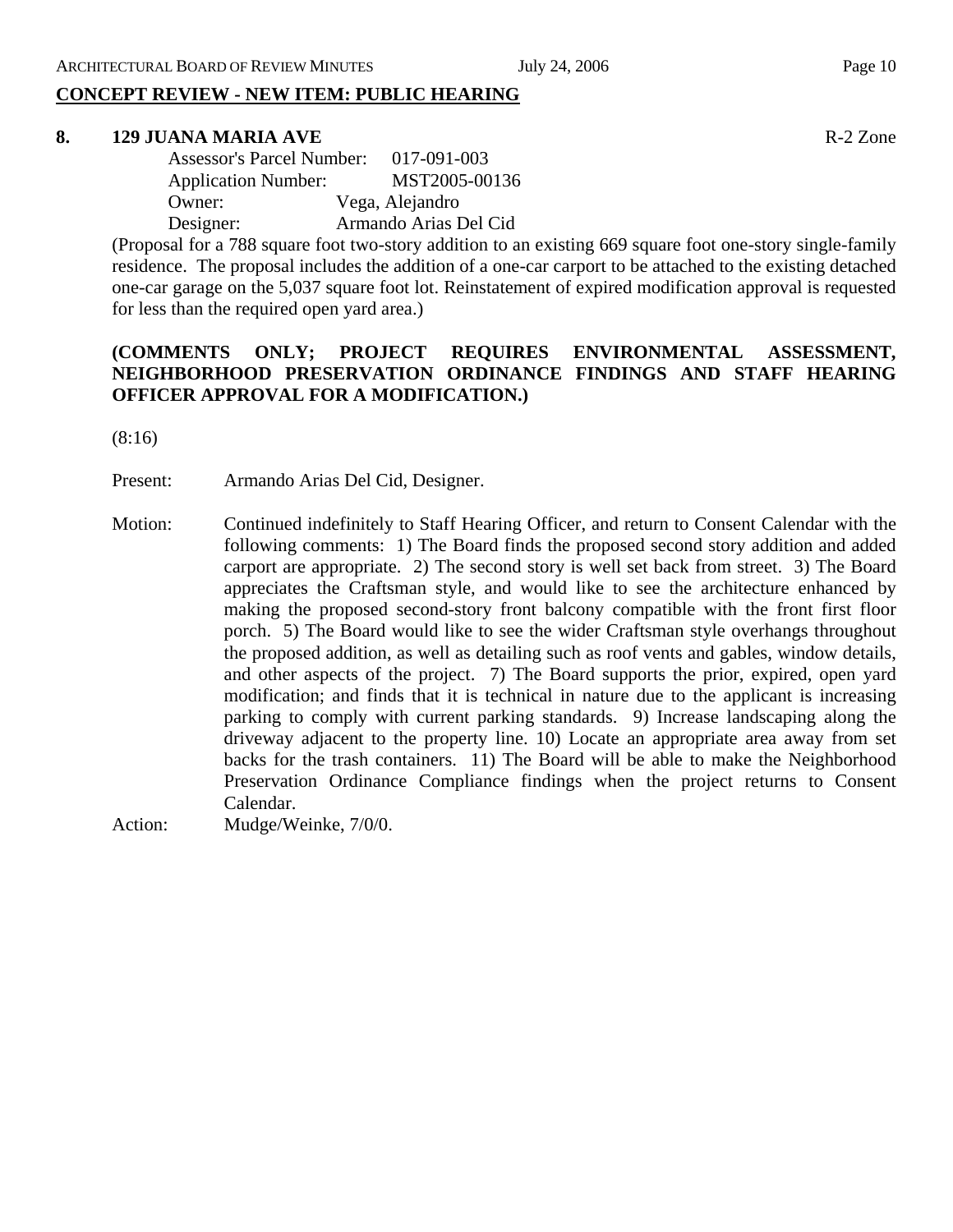# **CONSENT CALENDAR**

### **REVIEW AFTER FINAL**

### **A. 3225 CALLE NOGUERA** E-3/SD-2 Zone

| <b>Assessor's Parcel Number:</b> | 053-331-002           |
|----------------------------------|-----------------------|
| <b>Application Number:</b>       | MST2005-00605         |
| Owner:                           | Theodore Kelly Bowman |
| Applicant:                       | <b>Scott Branch</b>   |

(Proposal for a 28 square foot addition and a new 78 square foot deck on the first floor and a new 560 square foot second floor with a 67 square foot deck to an existing 1,431 square foot, one-story, single family residence with a detached 488 square foot garage on a 6,932 s.f. lot. A modification is required for encroachment into the interior yard setback.)

### **(Review After Final for a 63 square foot addition to the first floor at the south elevation to the rear of the house.)**

# **(PROJECT REQUIRES NEIGHBORHOOD PRESERVATION ORINANCE FINDINGS.)**

Final Approval as submitted with the finding that the Neighborhood Preservation Ordinance criteria have been met as stated in Subsection 22.68.060 of the City of Santa Barbara Municipal Code.

### **REFERRED BY FULL BOARD**

### **B. 1624 LA VISTA DEL OCEANO DR** E-1 Zone

| <b>Assessor's Parcel Number:</b> | 035-180-083          |
|----------------------------------|----------------------|
| <b>Application Number:</b>       | MST2004-00744        |
| Owner:                           | <b>Bruce Schmidt</b> |
| Architect:                       | Eric Swenumson       |

(Proposal to construct a 2,732 square foot two-story single family residence with an attached 440 square foot two car garage on an vacant 7,392 square foot lot located in the Hillside Design District. A Zoning Modification is requested for the garage to encroach into the setback. Project also includes 300 cubic yards of grading.)

# **(PROJECT REQUIRES ENVIRONMENTAL ASSESSMENT, NEIGHBORHOOD PRESERVATION ORDINANCE FINDINGS AND STAFF HEARING OFFICER APPROVAL FOR A MODIFICATION.)**

Continued indefinitely to the Staff Hearing Officer, ready for Final Approval.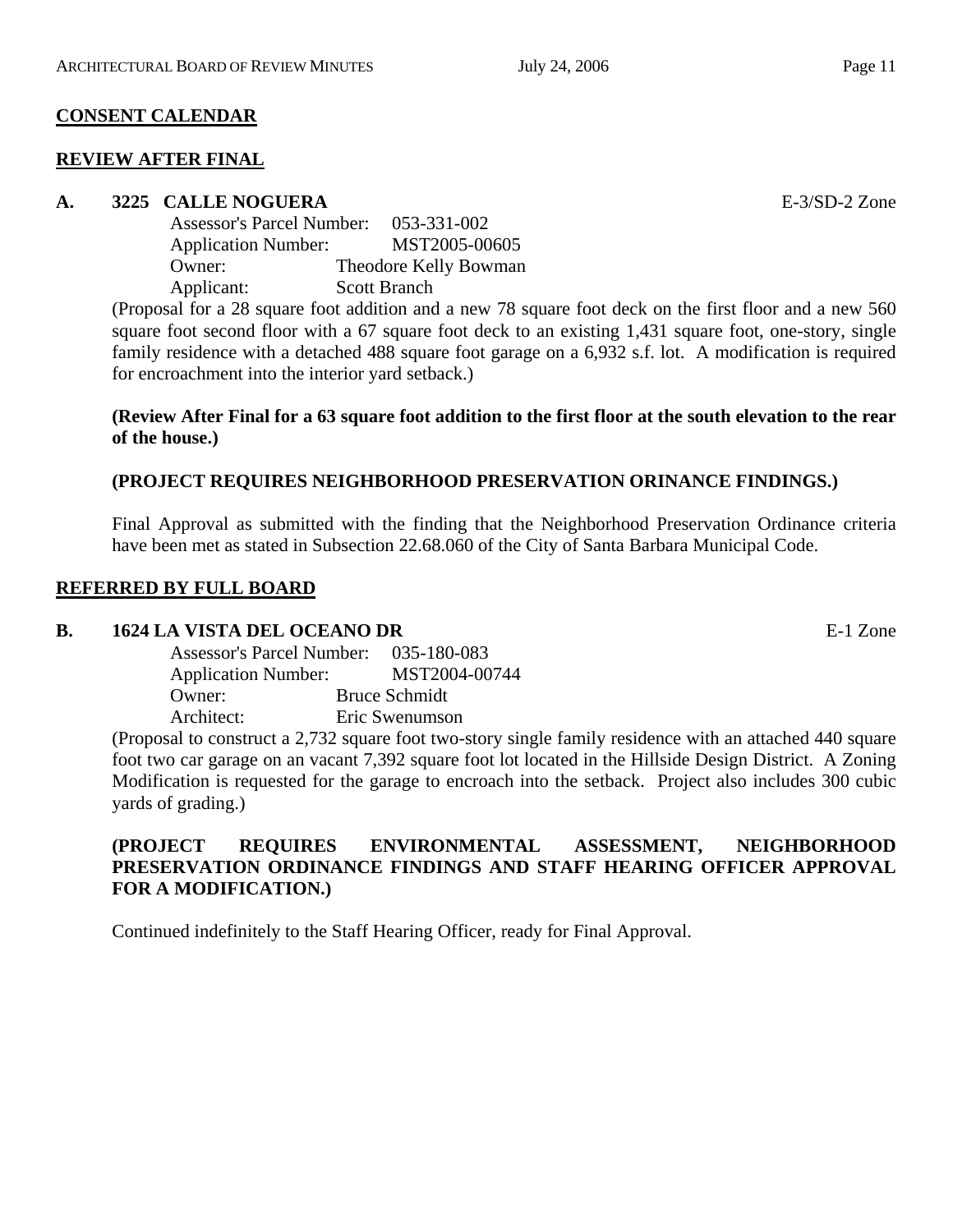# **NEW ITEM**

# **C. 1255 SANTA TERESITA DR** A-1 Zone

| <b>Assessor's Parcel Number:</b> | 055-142-002    |
|----------------------------------|----------------|
| <b>Application Number:</b>       | MST2006-00424  |
| Owner:                           | Stephen Heinze |
| Architect:                       | Kevin Moore    |

(Proposal to remodel the existing residence to include the demolition of a kitchen wall and a new kitchen; the addition of a master bath within the existing envelope of the residence; the construction of a partition wall to create a master closet and office space. The exterior remodel consists of replacing the existing vinyl tile roofing with an asphalt shingle roof; replacing all windows and sliding glass doors with new energy efficient units all on a 2.2 acre lot in the Hillside Design District.)

### **(PROJECT REQUIRES NEIGHBORHOOD PRESERVATION ORDINANCE FINDINGS.)**

Final Approval as noted with the finding that the Neighborhood Preservation Ordinance criteria have been met as stated in Subsection 22.68.060 of the City of Santa Barbara Municipal Code.

### **NEW ITEM**

#### **D.** 811 E PEDREGOSA ST FRONT R-2 Zone

Assessor's Parcel Number: 025-404-015 Application Number: MST2006-00428 Owner: Ann Hutchins Architect: Pacific Architects

(Proposal to add new stairs to the west side of the garage for the front unit and to relocate various doors and windows. The proposal also includes an interior remodel, with no additional square footage proposed all on a 10,090 square foot parcel with two existing units in the Hillside Design District.)

### **(PROJECT REQUIRES ENVIRONMENTAL ASSESSMENT.)**

Final approval as submitted, with colors to match the existing structures.

### **NEW ITEM**

#### **E. 337 E MISSION ST E-1** Zone

Assessor's Parcel Number: 025-331-011 Application Number: MST2006-00439 Owner: David and Mary Alice Basso, Trustees (Proposal to change exterior paint color of existing residence and detached garage.)

## **(ACTION MAY BE TAKEN IF SUFFICIENT INFORMATION IS PROVIDED.)**

Final approval as submitted.